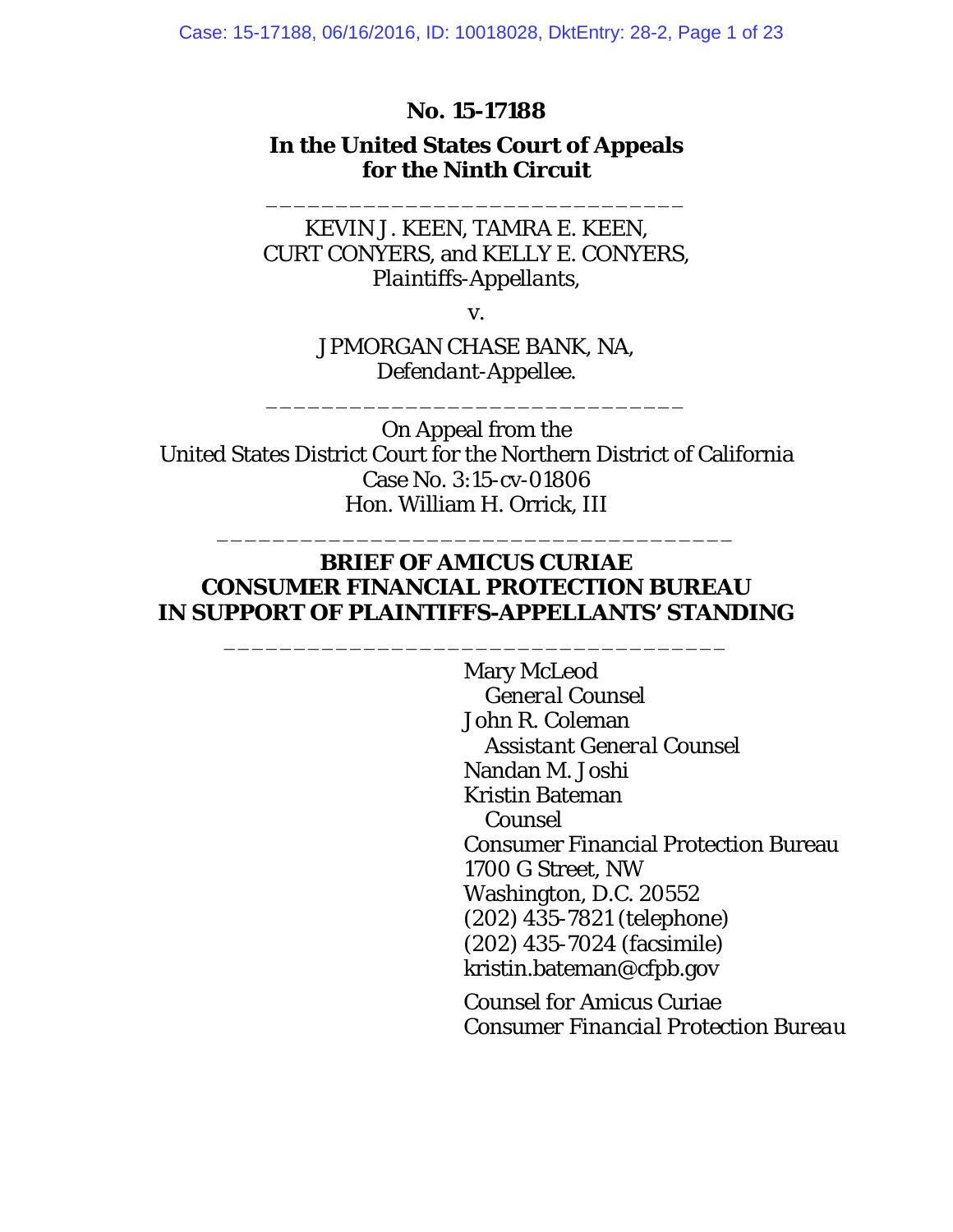# **TABLE OF CONTENTS**

| A. The Borrowers have alleged they suffered an actual and |
|-----------------------------------------------------------|
|                                                           |
|                                                           |
| CERTIFICATE OF COMPLIANCE WITH RULE 32(a)(7)              |
| <b>CERTIFICATE OF SERVICE</b>                             |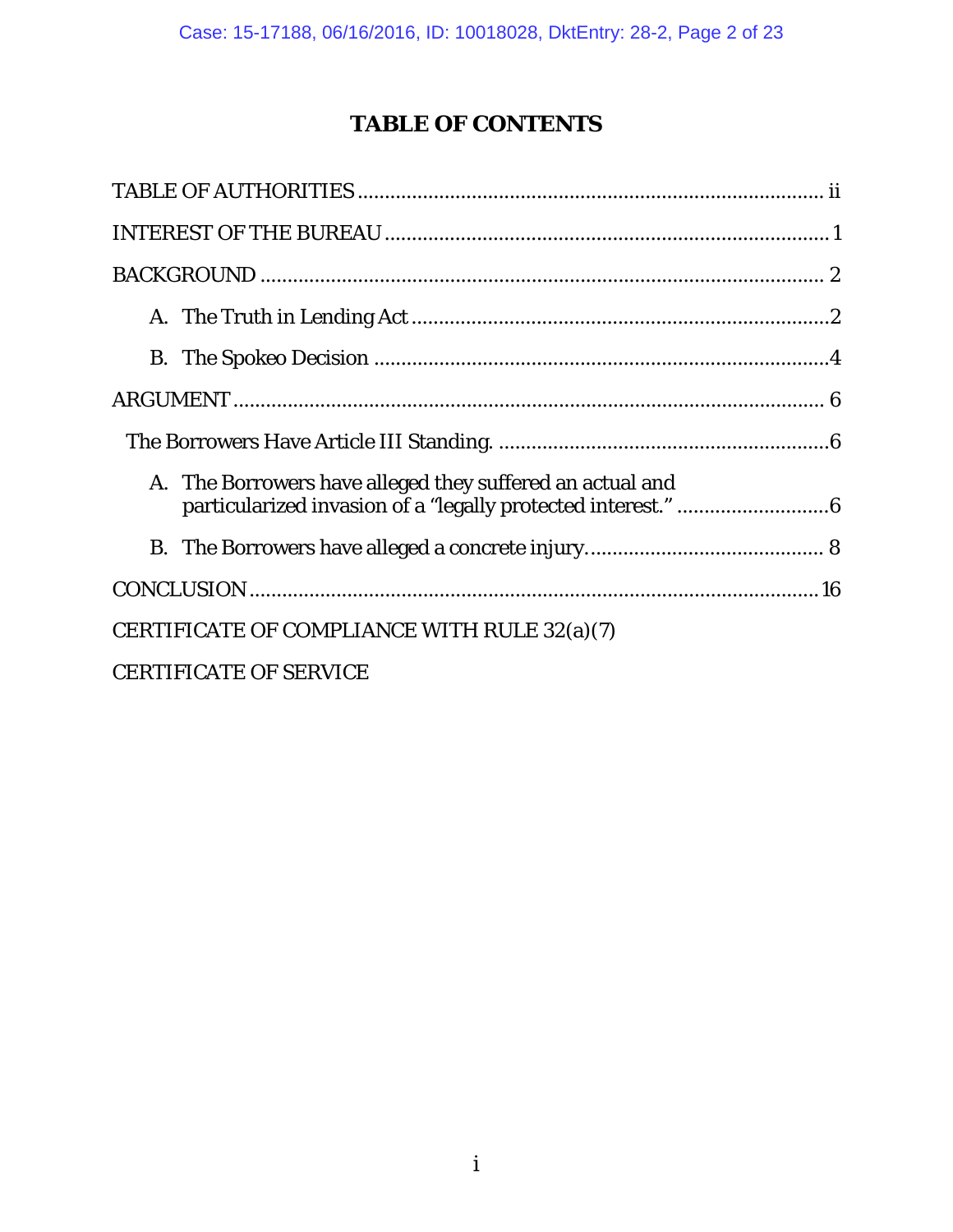### **TABLE OF AUTHORITIES**

| <b>Cases</b>                                     | Page(s) |
|--------------------------------------------------|---------|
| Anderson Bros. Ford v. Valencia,                 |         |
| Fed. Election Comm'n v. Akins,                   |         |
| Havens Realty Corp. v. Coleman,                  |         |
| Lujan v. Defenders of Wildlife,                  |         |
| Mourning v. Family Publ'ns Serv., Inc.,          |         |
| Pub. Citizen v. Dep't of Justice,                |         |
| Shalala v. Ill. Council on Long Term Care, Inc., |         |
| Spokeo, Inc. v. Robins,                          |         |
| Steel Co. v. Citizens for a Better Env't,        |         |
| Warth v. Seldin,                                 |         |
| <b>Statutes</b>                                  |         |
|                                                  |         |
|                                                  |         |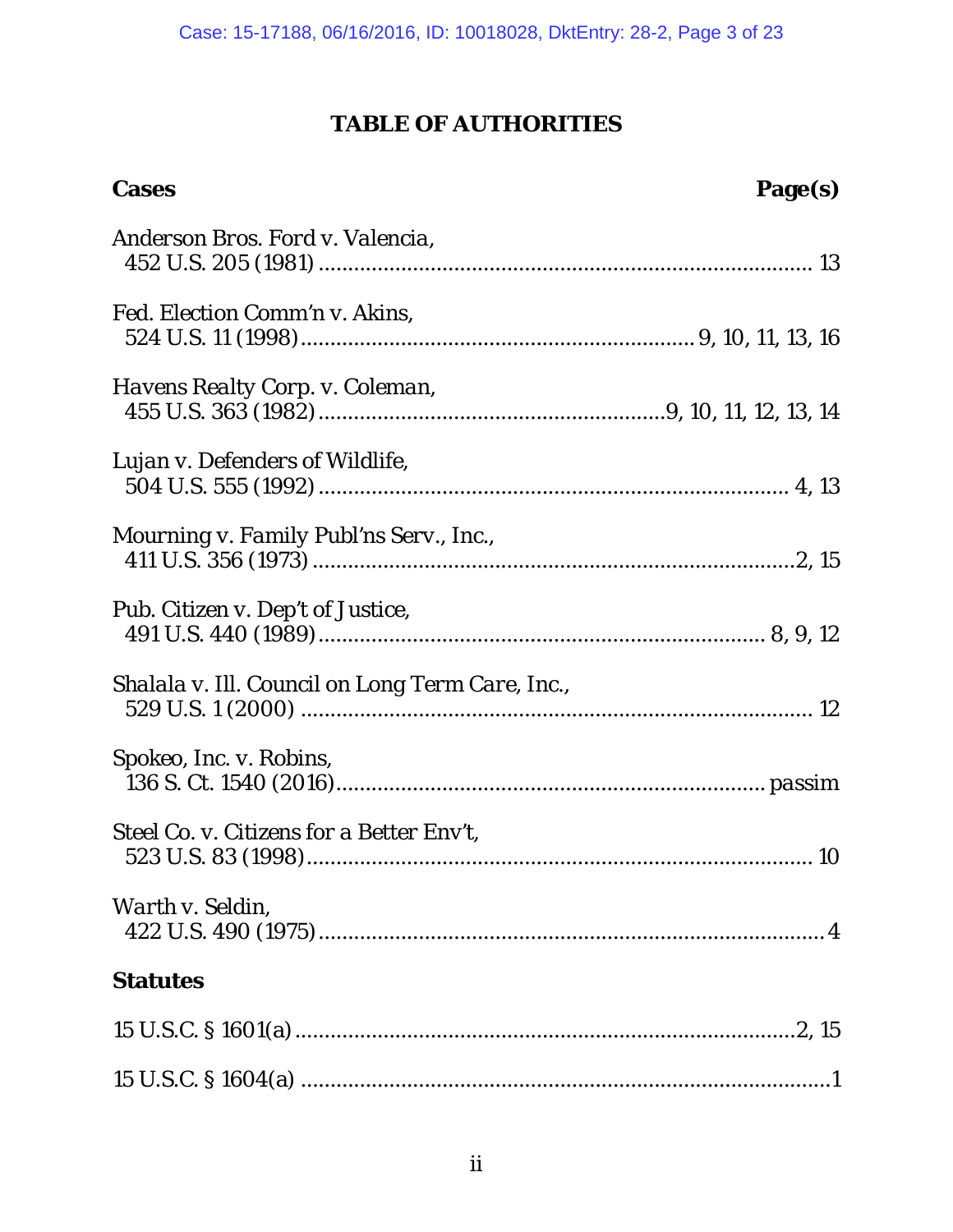| 15 U.S.C. $\frac{1605(f)(1) \dots (1606)}{14}$ |
|------------------------------------------------|
|                                                |
|                                                |
|                                                |
|                                                |
|                                                |
|                                                |
|                                                |
|                                                |
|                                                |
| <b>Regulations</b>                             |
|                                                |
|                                                |
|                                                |
|                                                |
|                                                |
|                                                |
|                                                |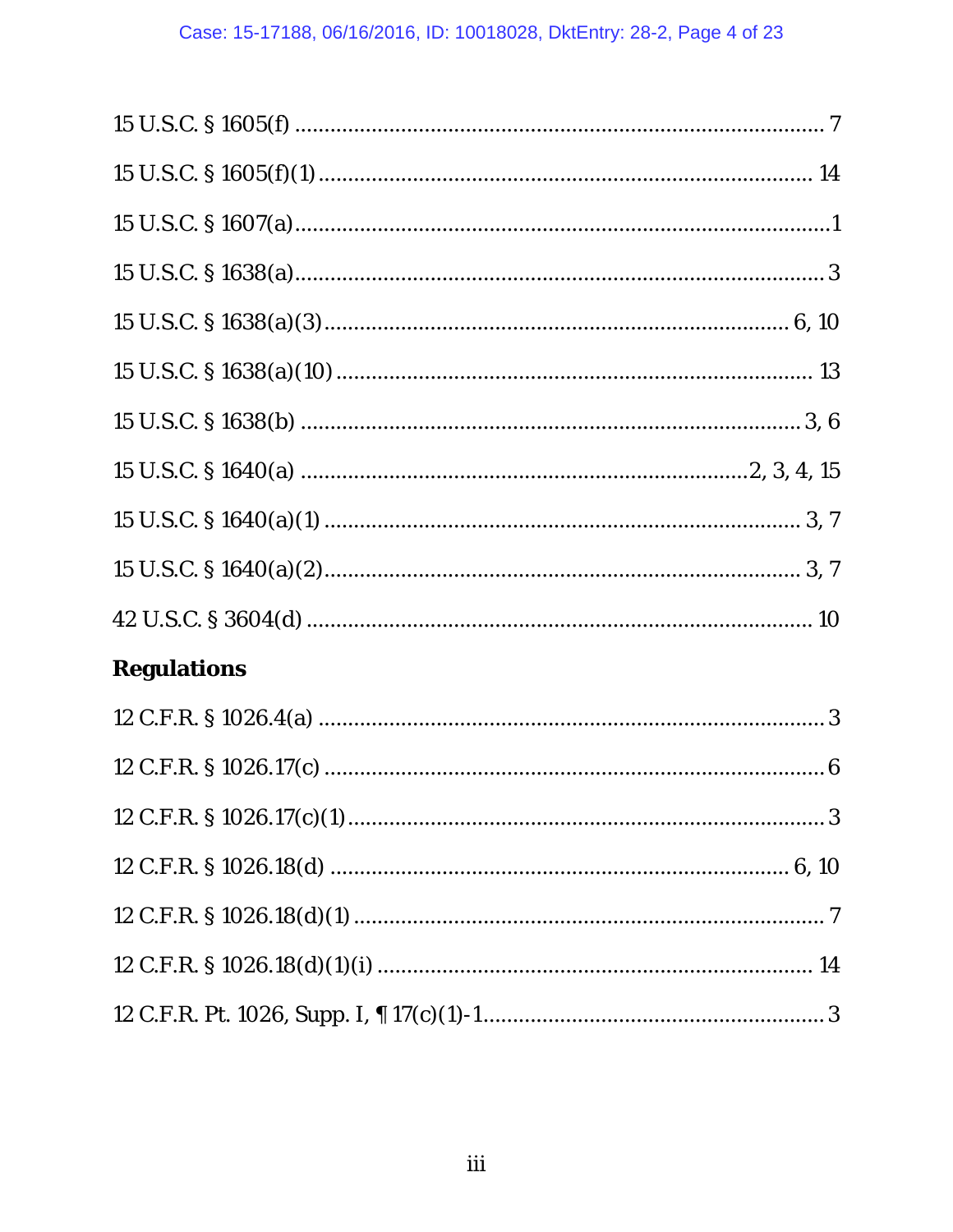# **Other Authorities**

| Hearings on H.R. 11601 before the Subcommittee on Consumer Affairs of |  |
|-----------------------------------------------------------------------|--|
| the House Committee on Banking and Currency,                          |  |
|                                                                       |  |
|                                                                       |  |
|                                                                       |  |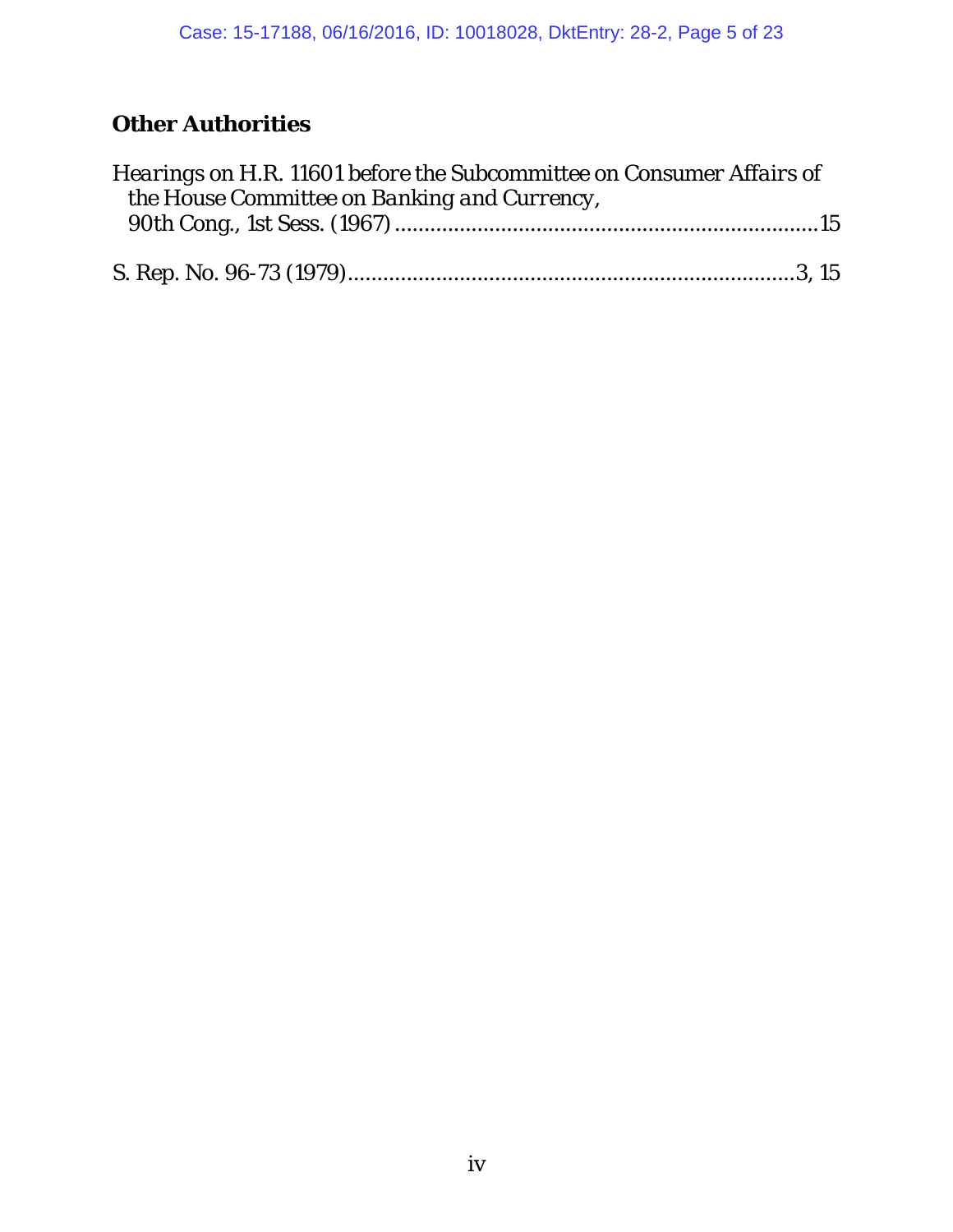The Consumer Financial Protection Bureau (Bureau) respectfully submits this brief as *amicus curiae* in response to Plaintiffs-Appellants' June 3, 2016, motion for the Court to determine its own subject matter jurisdiction (ECF No. 23). Plaintiffs-Appellants (Borrowers) brought this suit against JPMorgan Chase Bank (Bank) for allegedly inaccurately disclosing the cost of their mortgage loan in violation of the Truth in Lending Act (TILA or Act). ER 316-21. The Borrowers' June 3 motion requests that the Court determine whether they have Article III standing to assert their TILA claim in light of the Supreme Court's recent decision in *Spokeo, Inc. v. Robins*, 136 S. Ct. 1540 (2016). For the reasons set forth below, the Bureau urges the Court to conclude that the Borrowers have alleged an injury-in-fact sufficient to support their Article III standing.

#### **INTEREST OF THE BUREAU**

The Bureau has a substantial interest in plaintiffs' standing under Article III to bring suit in federal court to assert their rights under TILA. The Bureau has the authority to promulgate rules implementing TILA and shares authority to enforce the Act with various other federal agencies. *See* 15 U.S.C. §§ 1604(a), 1607(a). TILA also authorizes consumers to bring private actions and, in certain circumstances, to recover statutory damages from creditors who fail to comply with specified provisions of the Act "with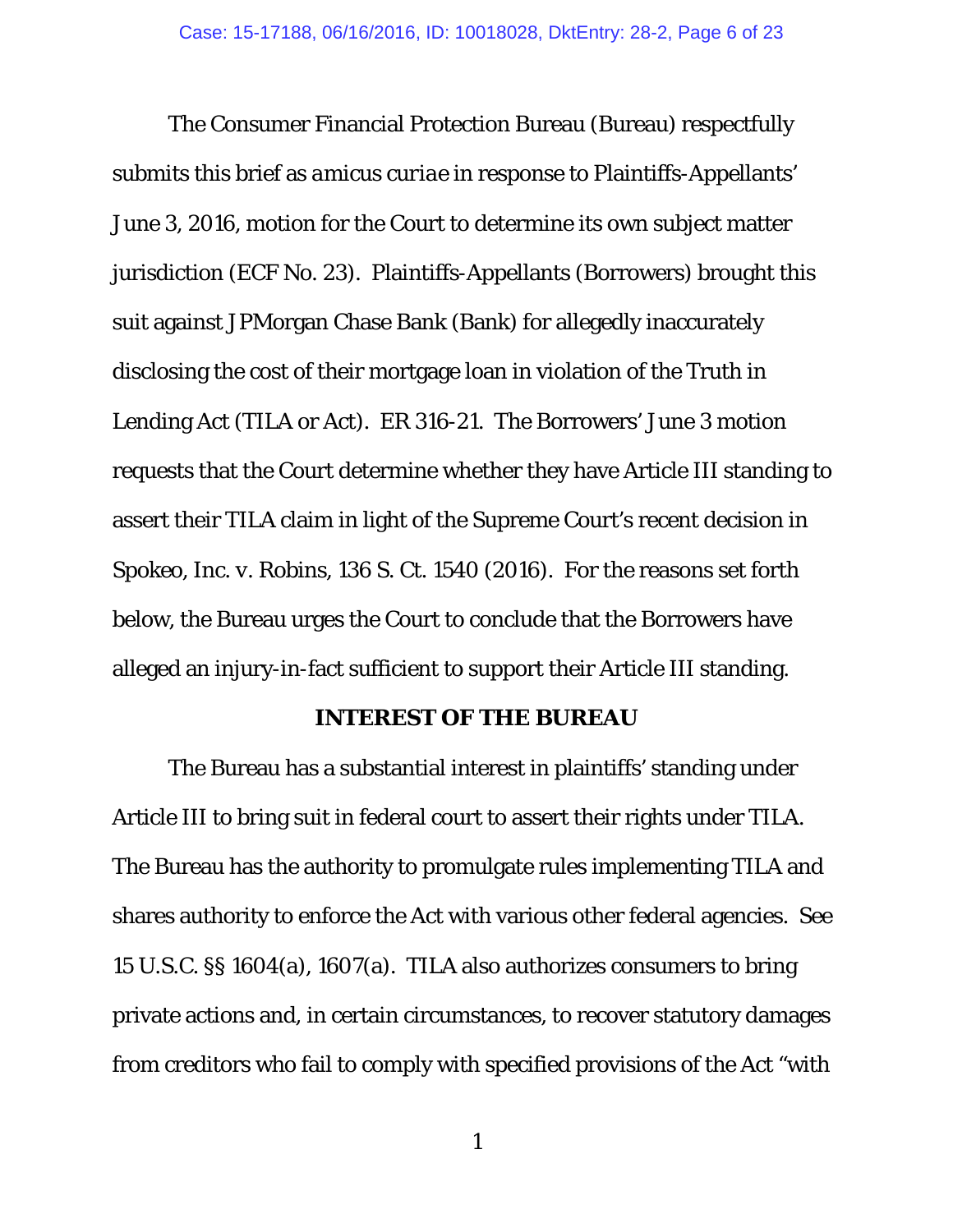respect to" that consumer. *Id.* § 1640(a). This private right of action serves as an important supplement to the Bureau's own enforcement efforts. An unduly narrow understanding of Article III standing would limit consumers' ability to exercise this private right of action. The Bureau therefore has a substantial interest in the standing issue presented in this case.

#### **BACKGROUND**

#### **A. The Truth in Lending Act**

Congress enacted TILA in 1968 in response to growing concern that "divergent, and at times fraudulent, practices by which consumers were informed of the terms of the credit extended to them" prevented consumers "from shopping for the best terms available and, at times, … prompted [them] to assume liabilities they could not meet." *Mourning v. Family Publ'ns Serv., Inc.*, 411 U.S. 356, 363 (1973). TILA "impos[es] mandatory disclosure requirements on those who extend credit to consumers in the American market," *id.*—requirements that aim to "assure a meaningful disclosure of credit terms so that the consumer will be able to compare more readily the various credit terms available to him and avoid the uninformed use of credit," 15 U.S.C. § 1601(a).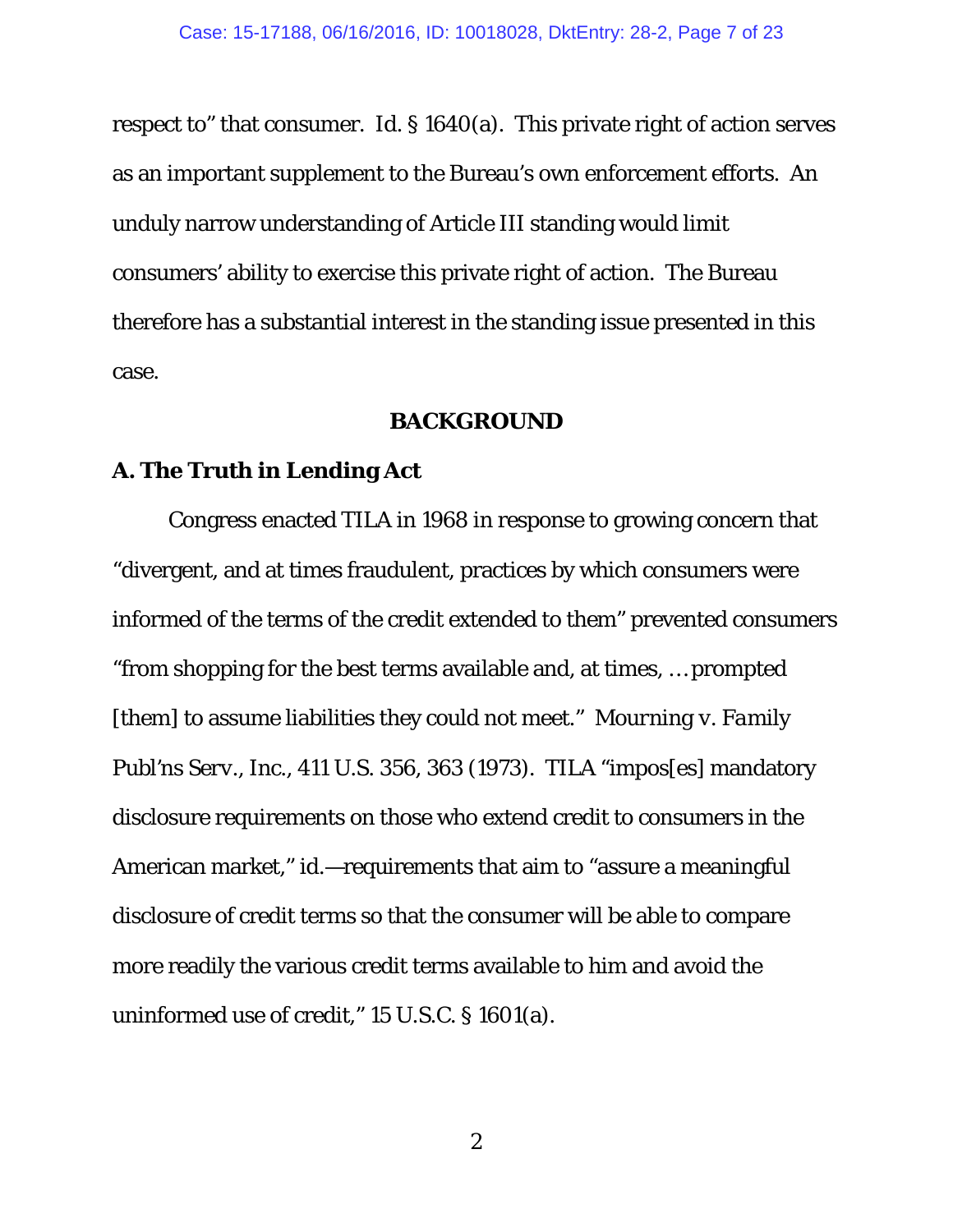As relevant here, TILA requires creditors to disclose, "before the credit is extended," information about the terms and cost of the loan—such as the "finance charge," *i.e.,* "the cost of consumer credit as a dollar amount," 12 C.F.R. § 1026.4(a), the total of payments, and the annual percentage rate (APR). 15 U.S.C. § 1638(a), (b). Under the Act's implementing regulation, Regulation Z, these disclosures must "reflect the terms of the legal obligation between the parties," 12 C.F.R. § 1026.17(c)(1), as "determined by applicable State law or other law," 12 C.F.R. Pt. 1026, Supp. I, ¶ 17(c)(1)-1.

TILA grants consumers a private right of action against creditors who fail to provide them with the required disclosures. In particular, section 1640 of the Act provides that a creditor "who fails to comply with" these disclosure requirements "with respect to any person is liable to such person" for actual and statutory damages, among other things. 15 U.S.C. § 1640(a)(1), (2). Creditors, however, are liable for statutory damages only for violations of certain disclosure requirements. *See id.* § 1640(a). In particular, in 1980, Congress determined that statutory damages should be available only for those disclosures that it deemed to be "of material importance in credit shopping." S. Rep. No. 96-73, at 17 (1979). Among the disclosures that Congress deemed to be "of material importance"—and for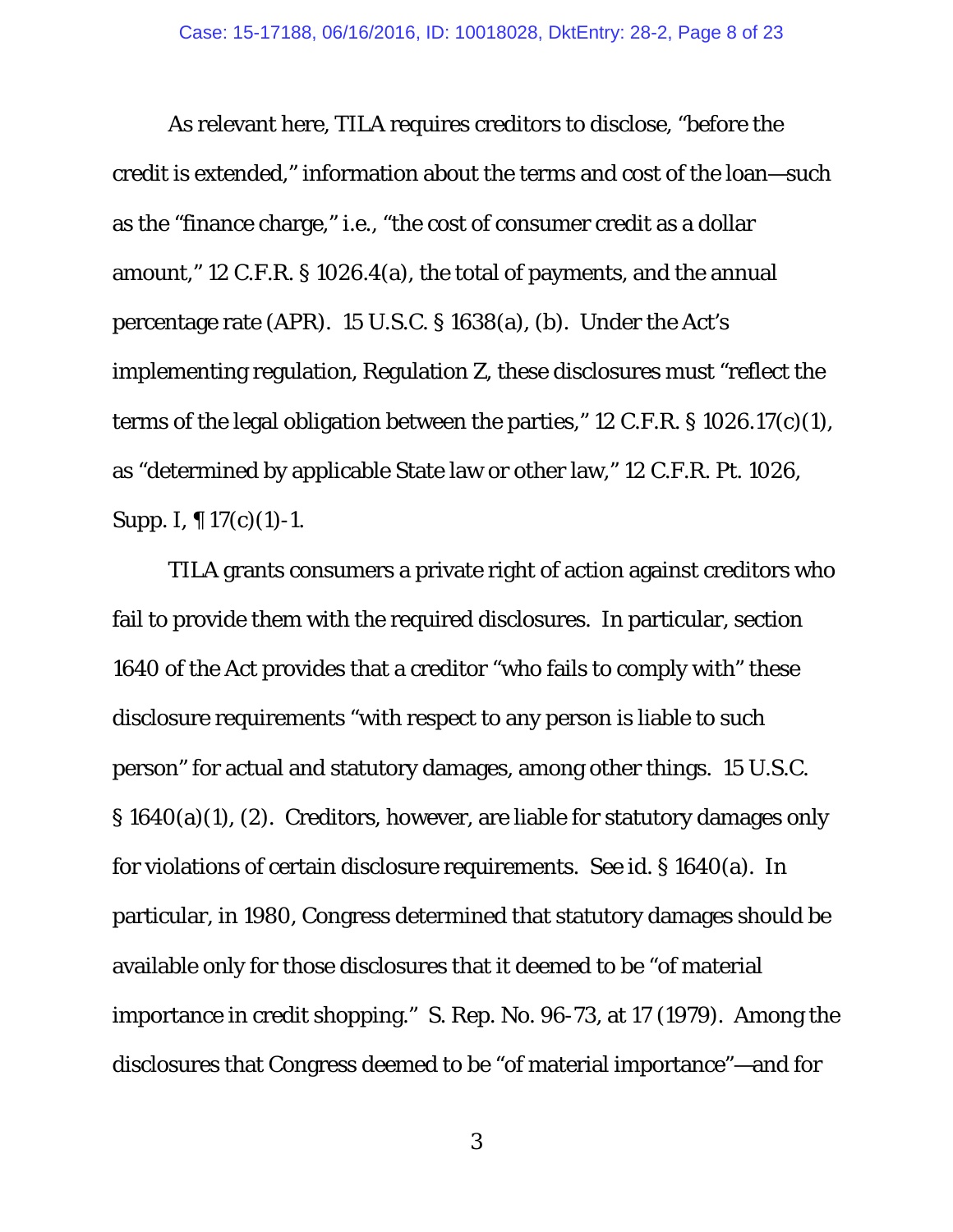which it ensured that statutory damages would remain available—was the disclosure of the finance charge associated with a loan. 15 U.S.C. § 1640(a) ("In connection with the disclosures referred to in section 1638 of this title, a creditor shall have a liability determined under [§ 1640(a)(2)] only for failing to comply with" specified requirements including that of "paragraph … (3) … of section 1638(a).").

#### **B. The** *Spokeo* **Decision**

In *Spokeo*, the Supreme Court reaffirmed the well-established principle that a plaintiff invoking the jurisdiction of an Article III court must establish "injury in fact." *Spokeo*, 136 S. Ct. at 1547. In particular, "a plaintiff must show that he or she suffered 'an invasion of a legally protected interest' that is 'concrete and particularized' and 'actual or imminent, not conjectural or hypothetical.'" *Id.* at 1548 (quoting *Lujan v. Defenders of Wildlife*, 504 U.S. 555, 560 (1992)). *Spokeo* also reaffirms the longstanding principle that the required "legally protected interest" may be an interest that Congress has granted legal protection by creating a statutory right. *See id.* at 1549 (reaffirming that "Congress may 'elevate to the status of legally cognizable injuries concrete, *de facto* injuries that were previously inadequate in law'" (quoting *Lujan*, 504 U.S. at 578) (alteration omitted)); *accord Warth v. Seldin*, 422 U.S. 490, 500 (1975) ("The actual or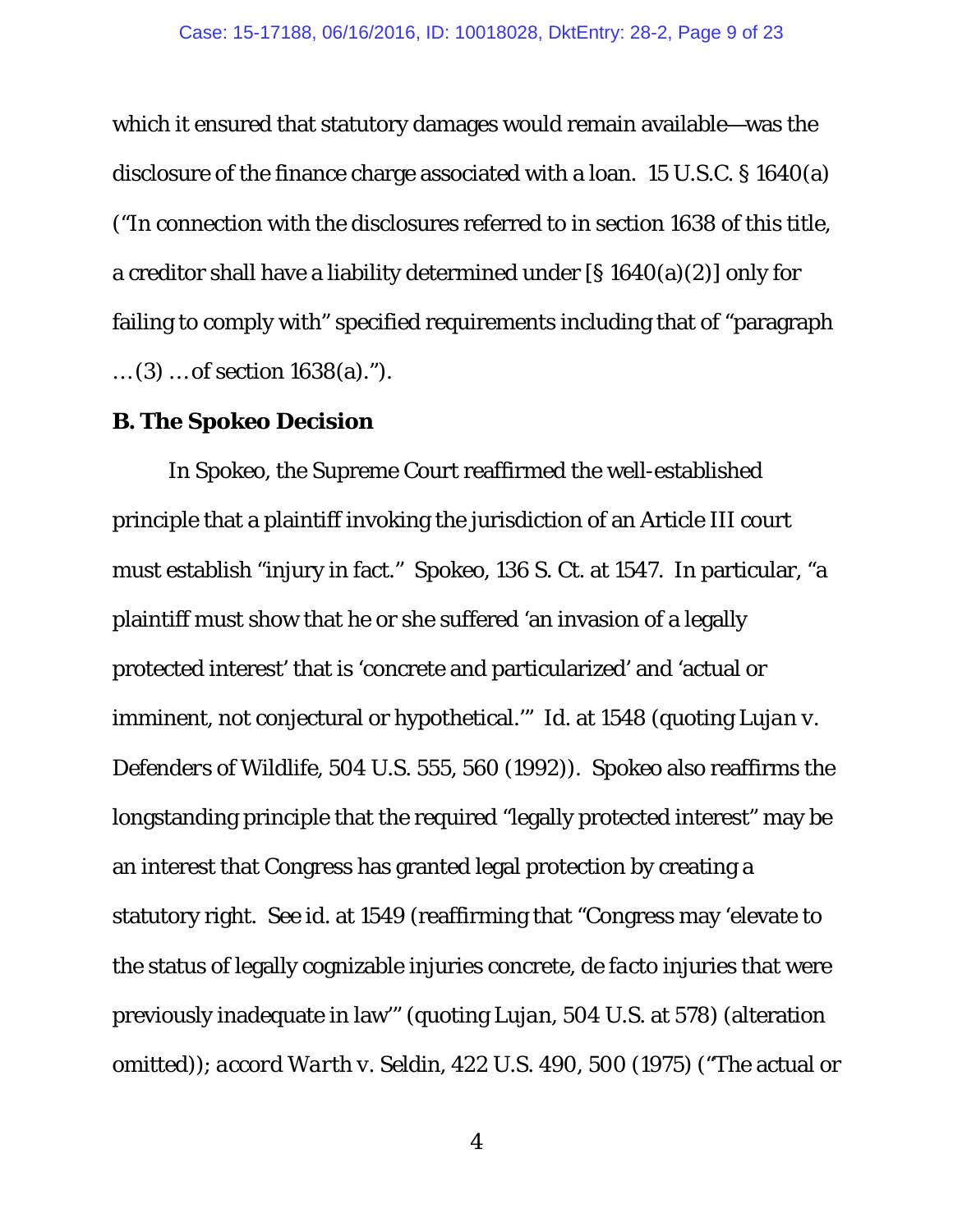threatened injury required by Art. III may exist solely by virtue of statutes creating legal rights, the invasion of which creates standing" (quotations omitted)). Nonetheless, the invasion of such a statutory right will not "automatically" satisfy the "injury-in-fact requirement" in every instance; the fact that Congress has "grant[ed] a person a statutory right and purport[ed] to authorize the person to sue to vindicate that right" is not necessarily enough. *Spokeo*, 136 S. Ct. at 1549. For example, a plaintiff cannot "allege a bare procedural violation, divorced from any concrete harm, and satisfy the injury-in-fact requirement of Article III." *Id.* Rather, the invasion of a statutory right must itself be "concrete and particularized" and "actual or imminent." *Id.* at 1548.

A particularized injury is one that "affect[s] the plaintiff in a personal and individual way," *id*. (quotations omitted), while a "concrete" injury is one that is "*de facto*," *id.* That is, to be "concrete," the injury must "actually exist"; it must be "real," not "abstract." *Id.* A concrete injury need not be tangible, however. *Id.* at 1549. An intangible injury can also be concrete. *Id.* In assessing whether an intangible injury is sufficiently "concrete," the Court recognized that "Congress is well positioned to identify intangible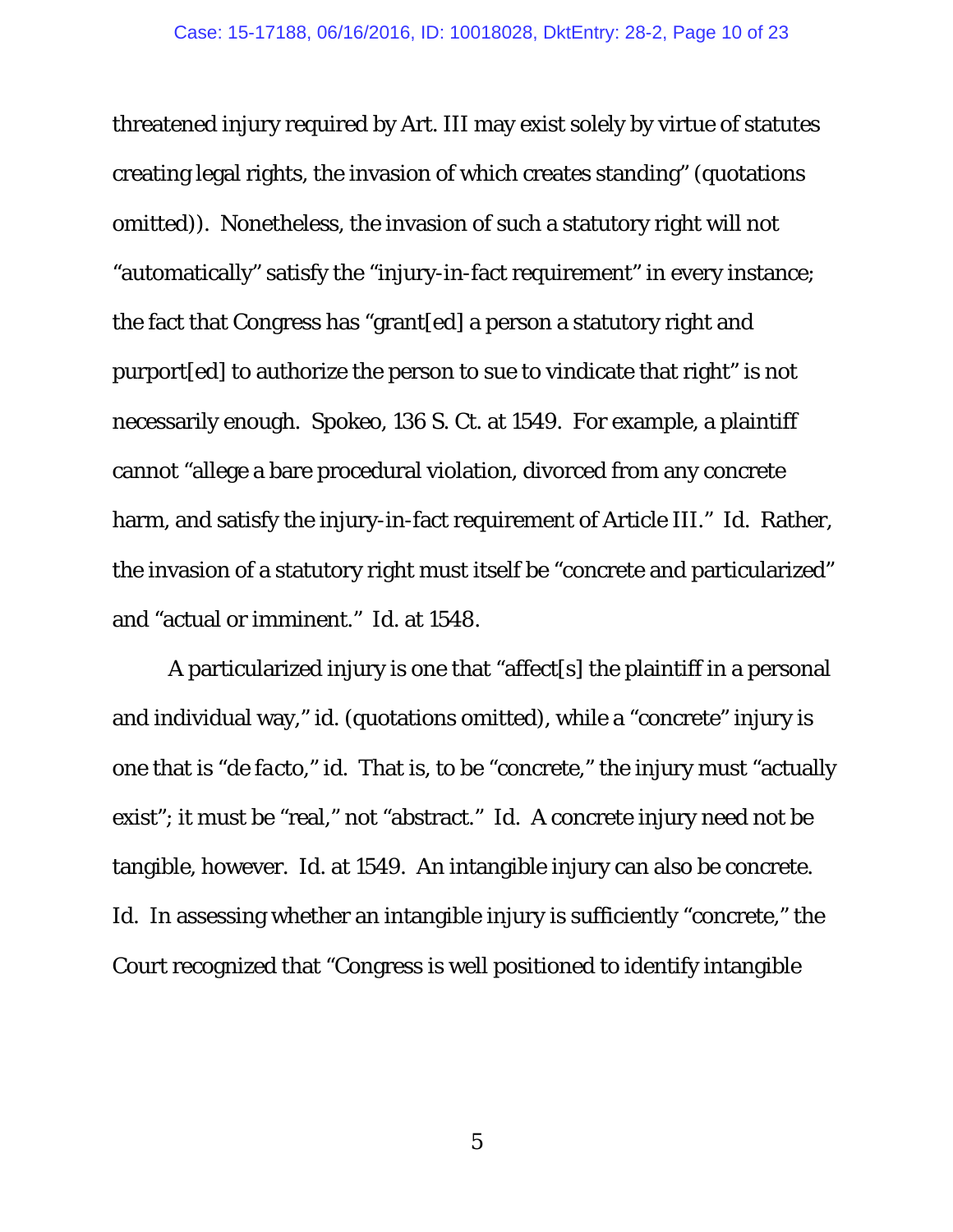harms that meet minimum Article III requirements" and, thus, that "its judgment is … instructive and important." *Id.*1

### **ARGUMENT**

## **The Borrowers Have Article III Standing.**

The Borrowers have alleged facts showing they suffered an injury in fact—because they have alleged they suffered the invasion of a "legally protected interest" that is actual, particularized, and concrete.

### **A. The Borrowers have alleged they suffered an actual and particularized invasion of a "legally protected interest."**

The Borrowers have alleged that they suffered the "invasion of a

legally protected interest." TILA requires creditors to disclose the "finance

charge" (among other things) "before the credit is extended." 15 U.S.C.

§ 1638(a)(3), (b). That finance charge must accurately reflect the

 $\overline{a}$ 

consumer's legal obligation. *See* 12 C.F.R. §§ 1026.17(c), 1026.18(d); *see* 

<sup>1</sup> The Borrowers misread *Spokeo* as holding that a plaintiff must have suffered either "tangible concrete injury" or "a risk of subsequent tangible concrete injury" to have standing. Mot. at 2 (ECF No. 23). In fact, *Spokeo*  recognizes that an injury-in-fact encompasses other types of harms. Thus, *Spokeo* reaffirms that "*in*tangible injuries can … be concrete" and cites as examples of concrete yet intangible injuries the violation of First Amendment rights to free speech and the free exercise of religion. *Spokeo*, 136 S. Ct. at 1549 (emphasis added). Such violations are by themselves "concrete" even absent any risk of subsequent "tangible" injury. *Spokeo*, to be sure, recognizes that "the risk of real harm" *can* "satisfy the requirement of concreteness"—but it in no way suggests that such a risk (or an existing tangible injury) is the *only* way to satisfy that requirement. *Id.*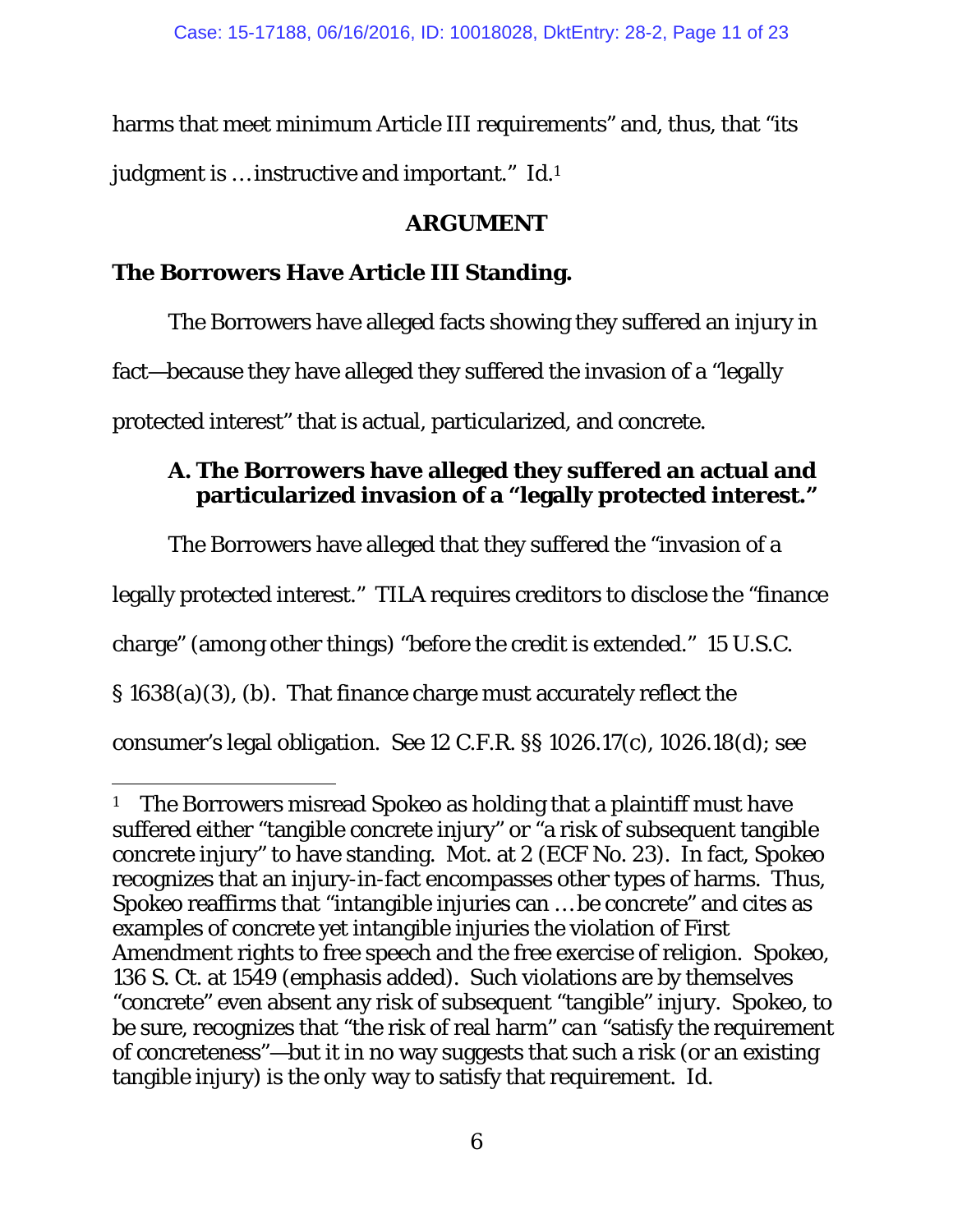*also* 15 U.S.C. § 1605(f). The Act further makes a "creditor who fails to comply with" that requirement "with respect to any person … liable to such person" for actual and statutory damages. 15 U.S.C. § 1640(a)(1), (2). These provisions grant legal protection to consumers' interest in receiving accurate information about the cost of their loans. Here, the Borrowers have alleged that the Bank failed to disclose accurately the finance charge of their mortgage loan, as required by TILA and Regulation Z, 12 C.F.R. § 1026.18(d)(1). ER 317-19. The complaint therefore alleges that the Bank invaded the Borrowers' legally protected interest in receiving an accurate disclosure of their finance charge.

There is no dispute here that the alleged invasion of this interest is both actual and particularized. The Borrowers allege "actual" injury because they allege that the Bank in fact failed to provide them with the required disclosures. And that alleged failure was particularized: It "affect[ed] [the Borrowers] in a personal and individual way," *Spokeo*, 136 S. Ct. at 1548, because the Bank failed to provide *to them* the information that *they* were entitled to receive before obtaining *their* loan. The injury that the Borrowers allege is personal to them and is not a "nonjusticiable generalized grievance." *See id.* at 1548 n.7.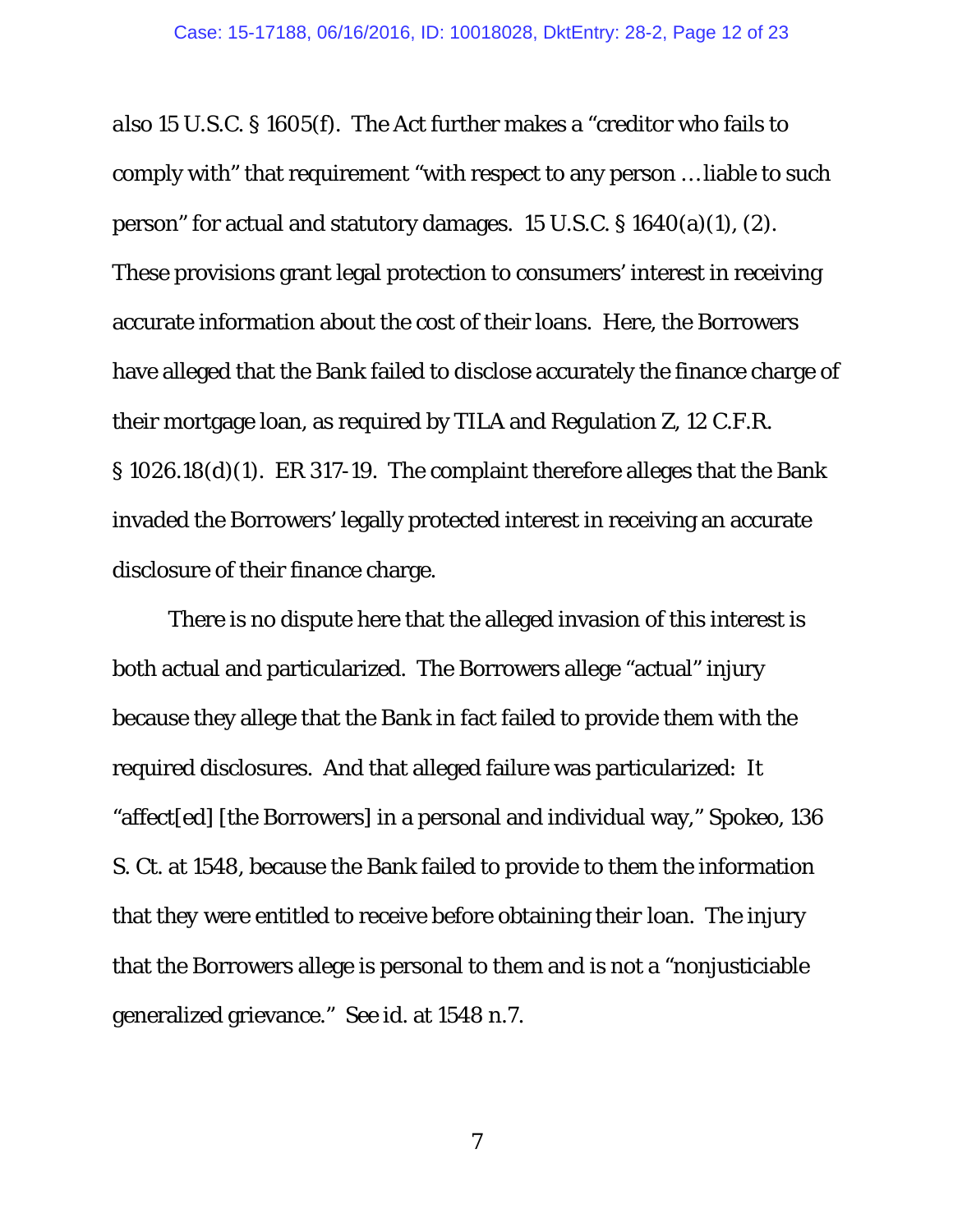#### **B. The Borrowers have alleged a concrete injury.**

The alleged invasion of the Borrowers' right to receive an accurate disclosure of the finance charge also constitutes a "concrete" injury. The Supreme Court has long recognized that the invasion of a legally protected interest in receiving information satisfies Article III's injury-in-fact requirement. Here as well, the alleged invasion of the Borrowers' legally protected interest in receiving information that accurately describes the finance charge that they were legally obligated to pay is a sufficiently concrete injury-in-fact. And, as *Spokeo* reaffirms, that injury is enough by itself to satisfy Article III even if the Borrowers did not suffer any additional injury beyond the deprivation of the information that they allege they were entitled to receive under TILA.

1. The deprivation of a right to receive information to which one is entitled by law has long been recognized as a constitutionally sufficient injury-in-fact (and thus necessarily sufficiently concrete). Thus, for example, in *Public Citizen v. Department of Justice*, the Supreme Court recognized that a refusal to provide "the names of candidates [for federal judgeships] under consideration by the ABA Committee, reports and minutes of the Committee's meetings, and advance notice of future meetings … to the extent [required by the Federal Advisory Committee Act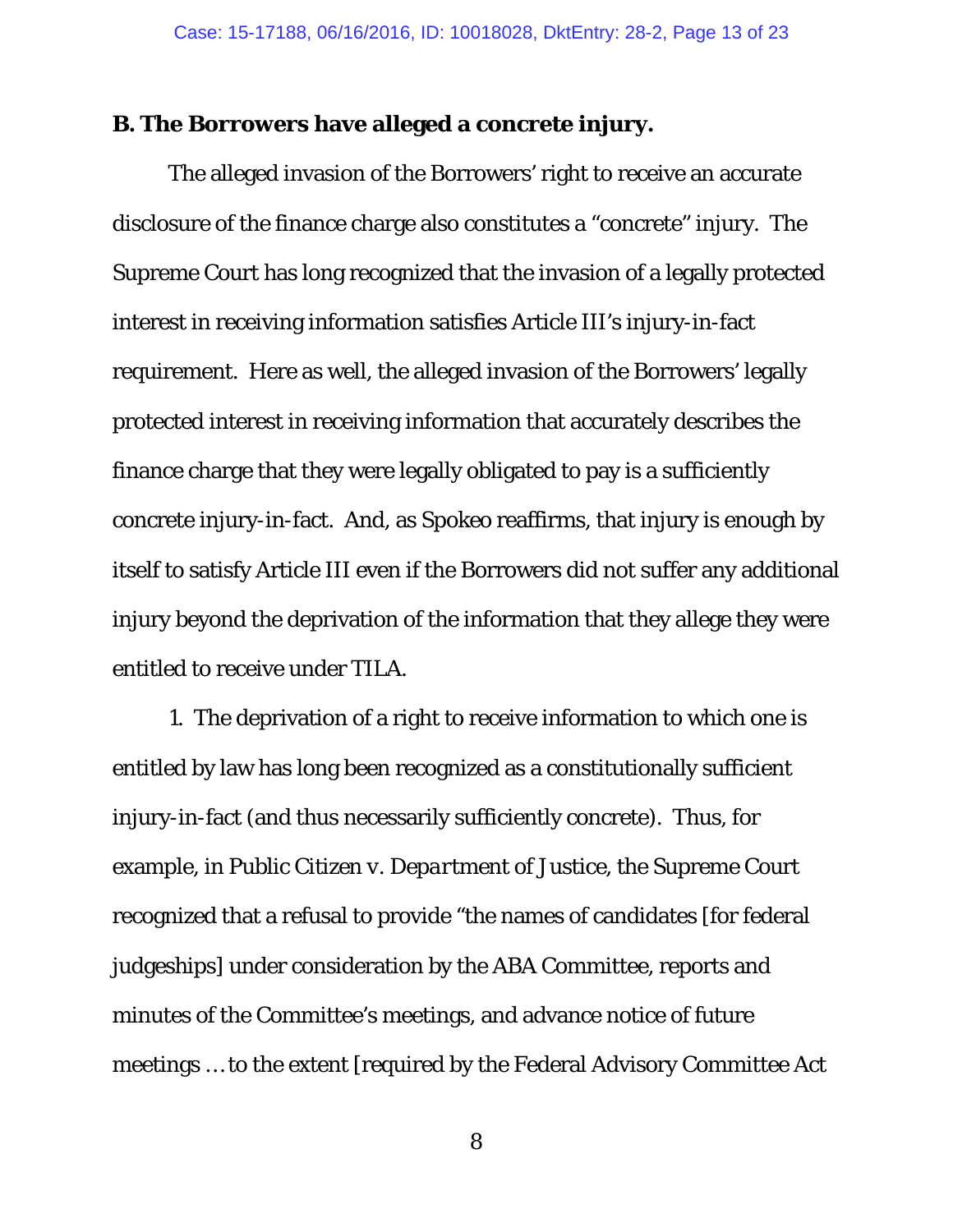(FACA)] constitutes a sufficiently distinct injury to provide standing to sue." 491 U.S. 440, 449 (1989). Likewise, the Court noted, "those requesting information under [the Freedom of Information Act (FOIA)]" need not "show more than that they sought and were denied specific agency records" to establish standing to sue. *Id.* Similarly, in *Federal Election Commission v. Akins*, the Court held that "[t]he 'injury in fact' that respondents have suffered consists of their inability to obtain information … that, on [their] view of the law, the [Federal Election Campaign Act of 1971 (FECA)] requires that [an alleged political committee] make public." 524 U.S. 11, 21 (1998).

The Supreme Court has also made clear that the deprivation of a right not to be "the object of a misrepresentation made unlawful under" a statute—that is, a right not to be given false information—satisfies Article III's injury-in-fact requirement. *Havens Realty Corp. v. Coleman*, 455 U.S. 363, 373-74 (1982). In *Havens Realty*, a housing-discrimination "tester" *i.e.*, a person who, "without an intent to rent or purchase a home or apartment, pose[d] as [a] renter[] or purchaser[] for the purpose of collecting evidence of unlawful steering practices"—brought suit under the Fair Housing Act (FHA) against a realty company that had falsely informed her that no housing was available. *Id.* at 373-74. The Court held that that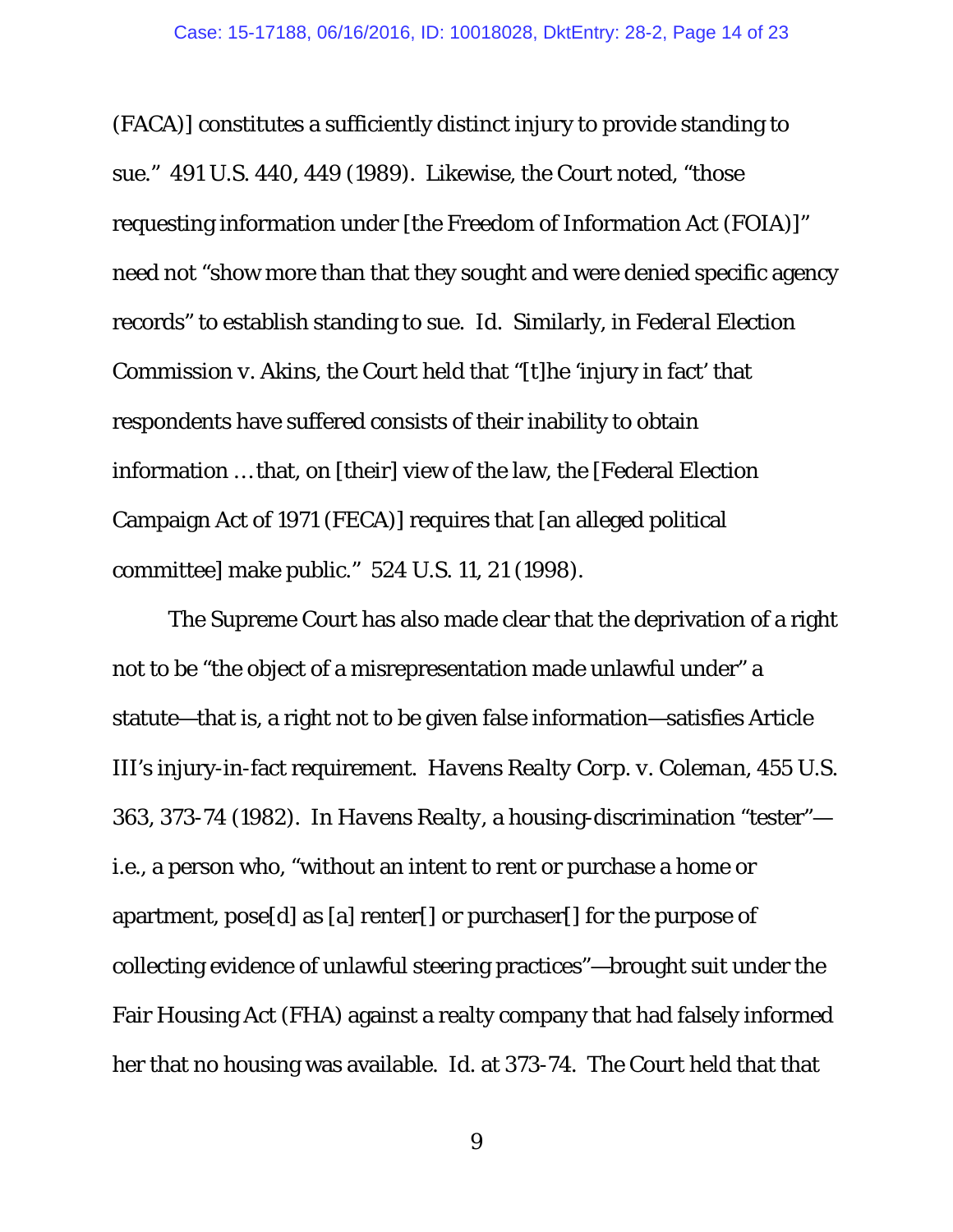plaintiff had standing because the FHA barred misrepresentations about available housing and thereby created a "legal right to truthful information about available housing." *Id.* at 373 (citing 42 U.S.C. § 3604(d)). As the Court explained, "the Art. III requirement of injury in fact is satisfied" because the tester "allege[d] injury to her statutorily created right to truthful housing information." *Id.* at 374.

The Borrowers' alleged injury here is no different from the injuries at issue in *Public Citizen*, *Akins*, and *Havens Realty*. Just as FACA, FOIA, and FECA grant individuals rights to receive certain information, and just as the FHA grants individuals a right not to be given false information, TILA grants consumers a right to receive an accurate disclosure of "[t]he finance charge" associated with their loan. 15 U.S.C. § 1638(a)(3) (internal quotations omitted); *see also* 12 C.F.R. § 1026.18(d). Whether the disclosures here in fact violated TILA is a question for the merits. But, whatever the merits of their claim, the Borrowers have standing under Article III because they allege that they were deprived of information that, on their view of the law, TILA entitles them to receive. *See Akins*, 524 U.S. at 21 (holding that "inability to obtain information … that, *on [plaintiffs'] view of the law*, the state requires [be] ma[d]e public" was "injury in fact" (emphasis added)); *Steel Co. v. Citizens for a Better Env't*, 523 U.S. 83, 89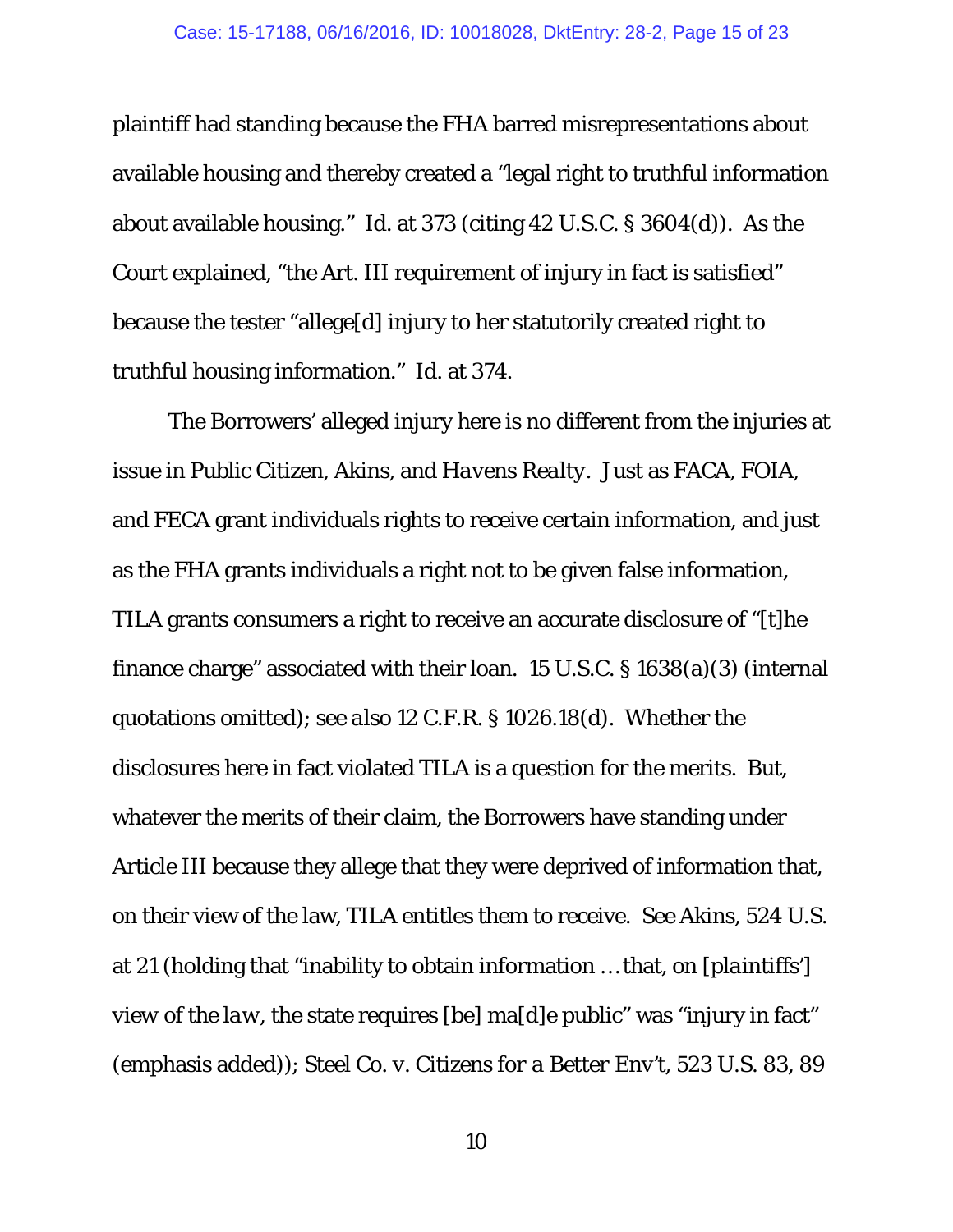(1998) (holding that plaintiff has Article III standing where it "wins under one construction of [the statute] and loses under another"). As in *Public Citizen*, *Akins*, and *Havens Realty*, the deprivation of information to which one may be legally entitled is an injury that satisfies "the Article III requirement of injury in fact," *Havens Realty*, 455 U.S. at 374, including the concreteness requirement.

2. Under *Spokeo*, moreover, the Borrowers have standing to challenge the allegedly incorrect disclosures even if they are never charged a finance charge in excess of the amount that was disclosed. *Spokeo* confirms that a person who is denied information to which she is entitled, or who is given false information, need not allege or prove additional consequential harm to satisfy the requirements of Article III. In particular, *Spokeo* specifically reaffirms that plaintiffs in certain cases "need not allege any *additional* harm beyond the one Congress has identified"—and it identifies *Akins* and *Public Citizen* as cases in which no such additional harm was required. *Spokeo*, 136 S. Ct. at 1549-50 (emphasis in original). As the Court in *Spokeo* recognized, the deprivation of a right to information—in particular, the "voters' 'inability to obtain information' that Congress had decided to make public," *id.* at 1549 (quoting *Akins*, 524 U.S. at 20-25), and the "failure to obtain information subject to disclosure under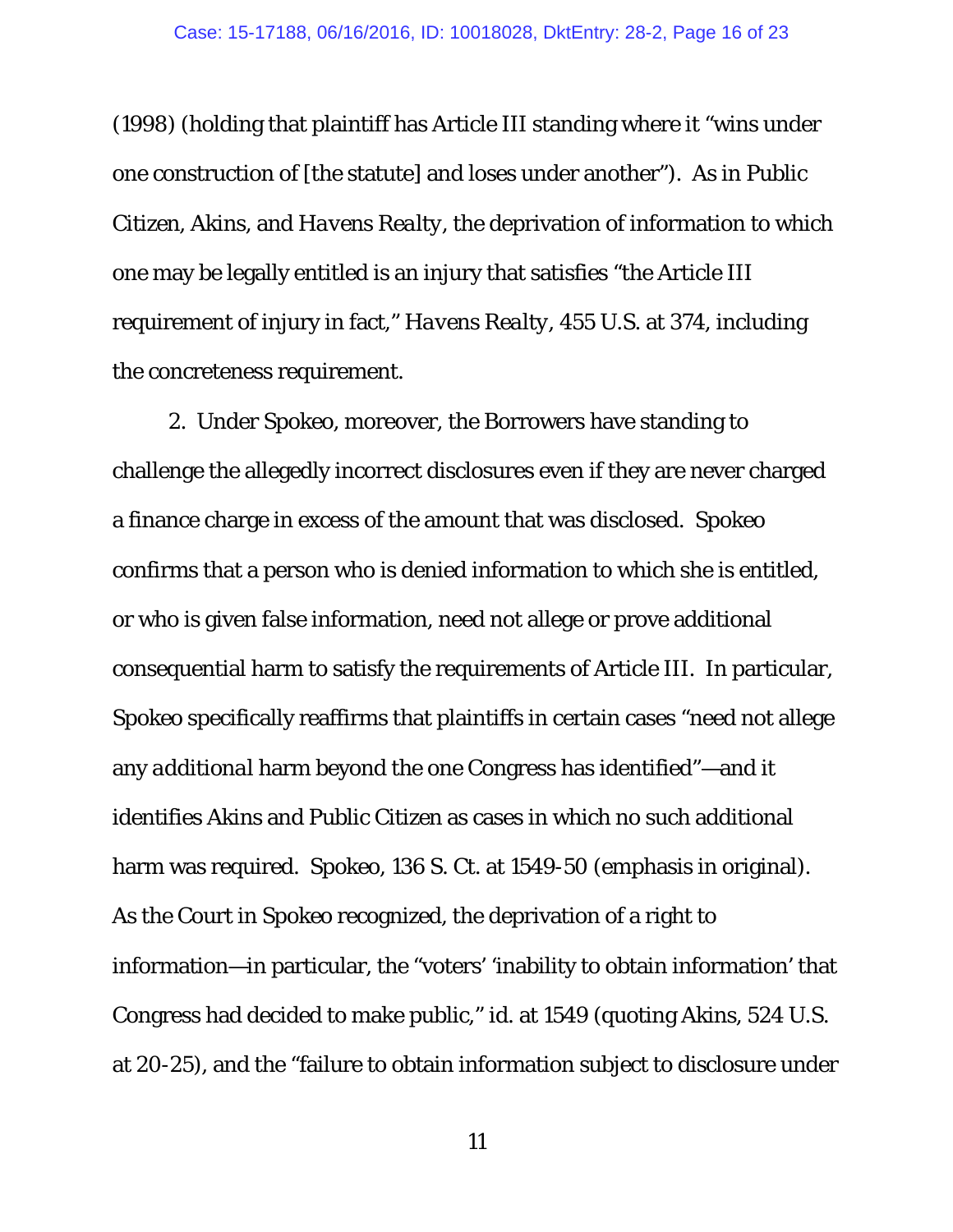the Federal Advisory Committee Act," *id.* at 1549-50 (citing *Public Citizen*, 491 U.S. at 449)—was, without more, a sufficiently concrete injury to support standing to sue.

*Spokeo* also left undisturbed *Havens Realty*'s holding that being "the object of a misrepresentation made unlawful" under a statute suffices to support standing, even if the plaintiff does not rely on that misrepresentation, and that misrepresentation does not cause any additional consequential harm. *See Shalala v. Ill. Council on Long Term Care, Inc.*, 529 U.S. 1, 18 (2000) ("This Court does not normally overturn, or so dramatically limit, earlier authority *sub silentio*."). The plaintiff in *Havens Realty* had standing even though he "may have approached the real estate agent fully expecting that [s]he would receive false information, and without any intention of buying or renting a home." *Havens Realty*, 455 U.S. at 374. The violation of the right not to be given inaccurate information sufficed to constitute injury in fact—even though no additional harm resulted. *Id.*

The alleged TILA violation here is no different.<sup>2</sup> In TILA, as in FACA, FOIA, FECA, and the FHA, Congress granted individuals a right to certain

 $\overline{a}$ 

<sup>&</sup>lt;sup>2</sup> Indeed, given these precedents, it is no surprise that the Supreme Court has addressed the merits of disclosure violations under TILA even where the consumers "did not contend that they had suffered any actual damages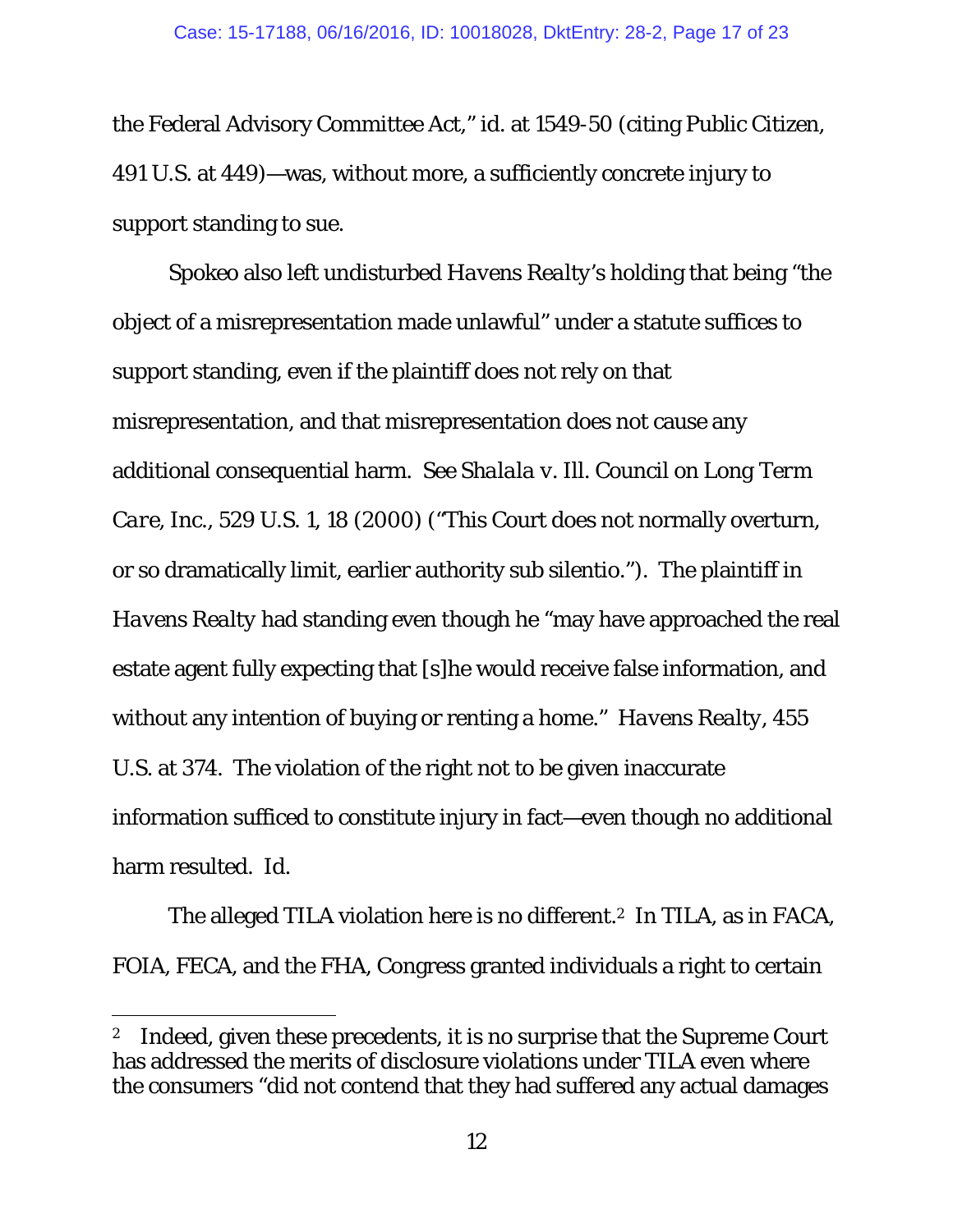information and identified the failure to receive that information as an injury. Congress thereby exercised its "power to define injuries and articulate chains of causation that will give rise to a case or controversy where none [may have] existed before," *Spokeo,* 136 S. Ct. at 1549 (quoting *Lujan*, 504 U.S. at 580 (Kennedy, J., concurring in part and concurring in judgment)). When a person suffers the injury that Congress defined—not being given "information which must be … disclosed pursuant to a statute," *Akins*, 524 U.S. at 21 or being denied "truthful information," *Havens Realty*, 455 U.S. at 374—Article III's injury-in-fact requirement is met, and the person "need not allege any *additional* harm beyond the one Congress has identified," *Spokeo*, 136 S. Ct. at 1549 (emphasis in original).

3. The Borrowers miss the mark in suggesting (Mot. at 12) that the right to information at issue here might be distinguishable from the rights to information in *Public Citizen*, *Akins*, and *Havens Realty*. First, it makes no difference that this case does not involve a "duty by the government to disclose some information to its citizens" as in *Akins* and *Public Citizen* (Mot. at 12). The denial of accurate information is no less concrete, or "de facto," *Spokeo*, 136 S. Ct. at 1548, simply because a private company rather

 $\overline{a}$ 

as a result of the alleged TILA violation." *Anderson Bros. Ford v. Valencia*, 452 U.S. 205, 209 n.7 (1981) (addressing 15 U.S.C. § 1638(a)(10)).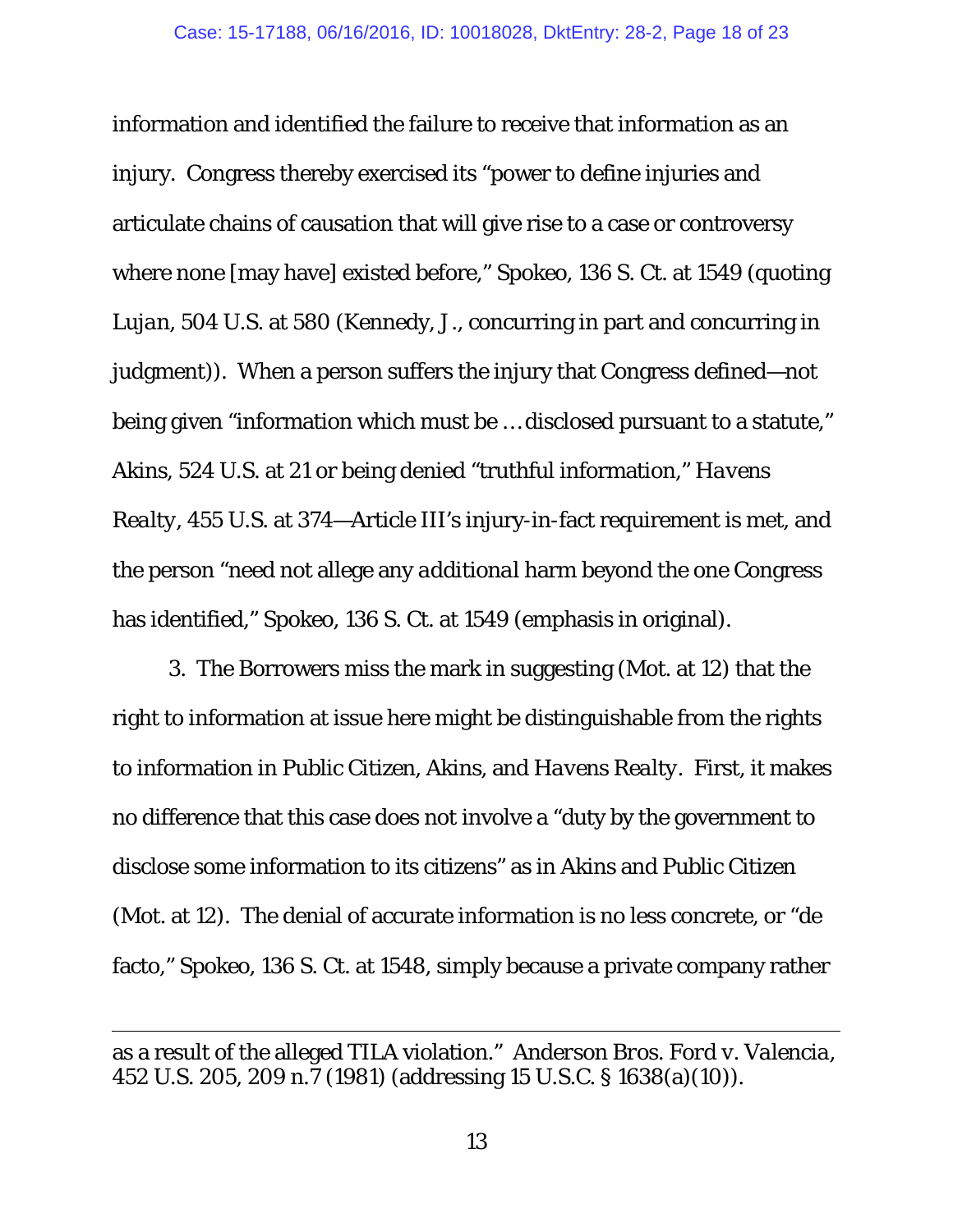than the government is under a statutory obligation to provide it. Indeed, *Havens Realty* involved the failure by a private party (there, a realty company) to provide truthful information as required by the FHA, and the Court there held that the failure by that private party was a constitutionally sufficient injury in fact. *Havens Realty*, 455 U.S. at 374.

Second, the Borrowers err in suggesting that the alleged violation of their TILA rights may not be concrete because TILA does not protect a right to important information, but rather (in their view) a right to "extremely accurate information" and "'down to the last penny' calculations" that "no consumers ever actually rely on." *See* Mot. at 9, 12. For starters, the Borrowers are incorrect in suggesting that lenders may be subject to statutory damages for failing to provide "down to the last penny" disclosures of finance charges. Under the statute and Regulation Z, the finance charge disclosed for a closed-end mortgage loan "shall be treated as accurate" if the disclosed amount "[i]s understated by no more than \$100." 12 C.F.R. § 1026.18(d)(1)(i); *see also* 15 U.S.C. § 1605(f)(1).

Moreover, contrary to the Borrowers' suggestion, the financial information that TILA entitles consumers to receive before entering into a loan transaction is critically important. Before TILA, the absence of accurate information about credit terms led to "blind economic activity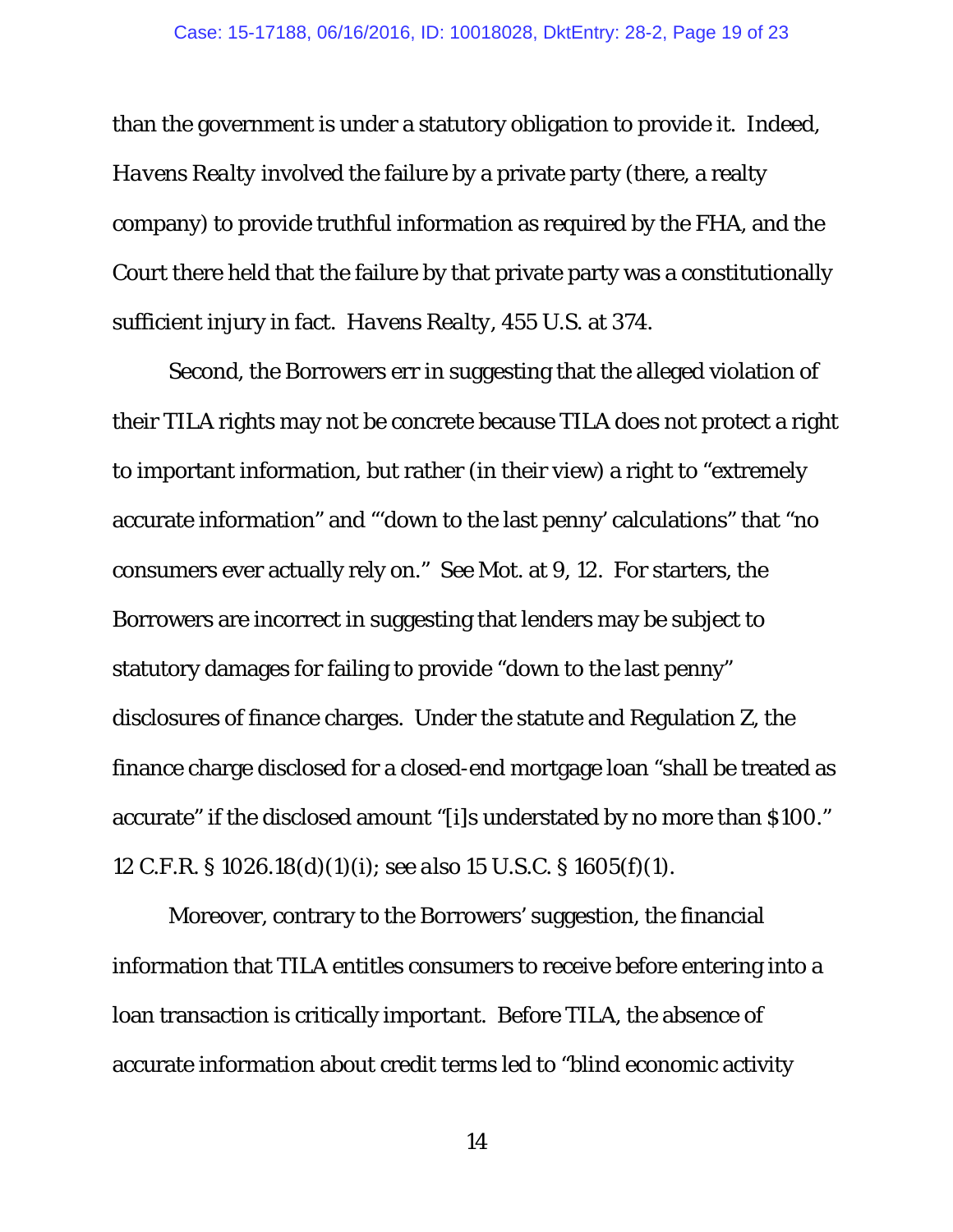[that was] inconsistent with the efficient functioning of a free economic system." *Mourning*, 411 U.S. at 364 (citing Hearings on H.R. 11601 before the Subcommittee on Consumer Affairs of the House Committee on Banking and Currency, 90th Cong., 1st Sess., pt. 1, p. 76 (1967)). In response to this problem, Congress enacted TILA to "assure a meaningful disclosure of credit terms so that the consumer will be able to compare more readily the various credit terms available to him and avoid the uninformed use of credit." 15 U.S.C. § 1601(a). Congress, moreover, distinguished between "disclosures which are of material importance in credit shopping" and "more technical requirements"—and it gave consumers a right to recover statutory damages only in connection with those "material[ly] importan[t]" disclosures. S. Rep. No. 96-73, at 17 (1979).

Congress deemed the finance charge disclosure to be materially important, and it accordingly authorized consumers who do not receive an accurate disclosure of their finance charge to vindicate their rights under TILA without having to show that any "actual damage" resulted. *Id.*; *see also* 15 U.S.C. § 1640(a). In so doing, Congress identified the failure to receive an accurate disclosure of the finance charge as an "intangible harm[] that meet[s] minimum Article III requirements," *Spokeo*, 136 S. Ct.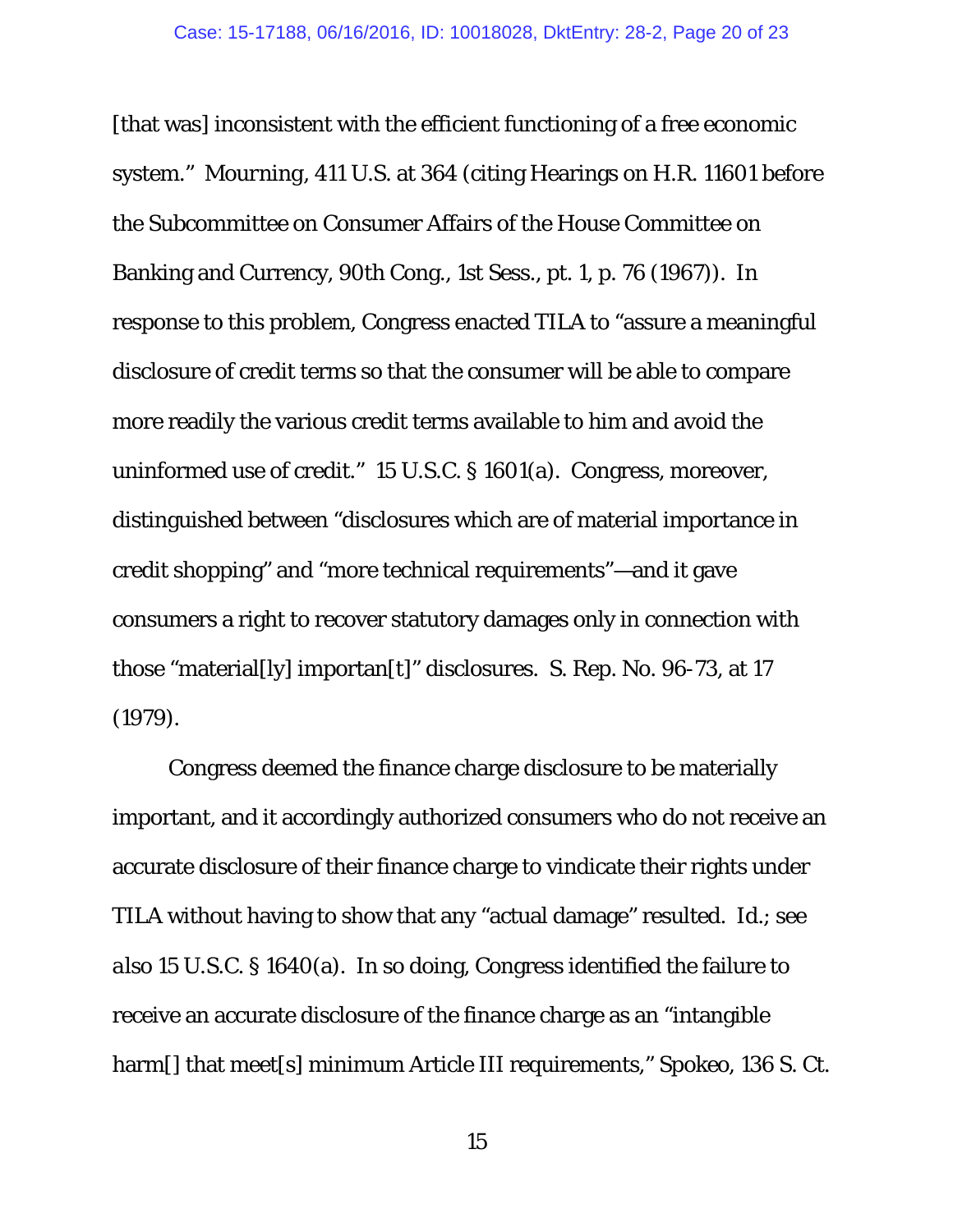at 1549. Under *Spokeo*, this congressional "judgment is … instructive and important." *Id.* And, as in *Akins*, *Public Citizen*, and *Havens Realty*, there is no basis to second-guess that judgment that the deprivation of "information which must be … disclosed pursuant to a statute" is an "injury in fact" that satisfies Article III. *Akins*, 524 U.S. at 21.

### **CONCLUSION**

For these reasons, the Court should hold that the Borrowers have Article III standing to pursue their claim under TILA.

Respectfully submitted,

Dated: June 16, 2016 /s/ Kristin Bateman

 Mary McLeod *General Counsel*  John R. Coleman *Assistant General Counsel*  Nandan M. Joshi Kristin Bateman  *Counsel*  Consumer Financial Protection Bureau 1700 G Street, NW Washington, D.C. 20552 (202) 435-7821 (telephone) (202) 435-7024 (facsimile) kristin.bateman@cfpb.gov

*Counsel for* Amicus Curiae *Consumer Financial Protection Bureau*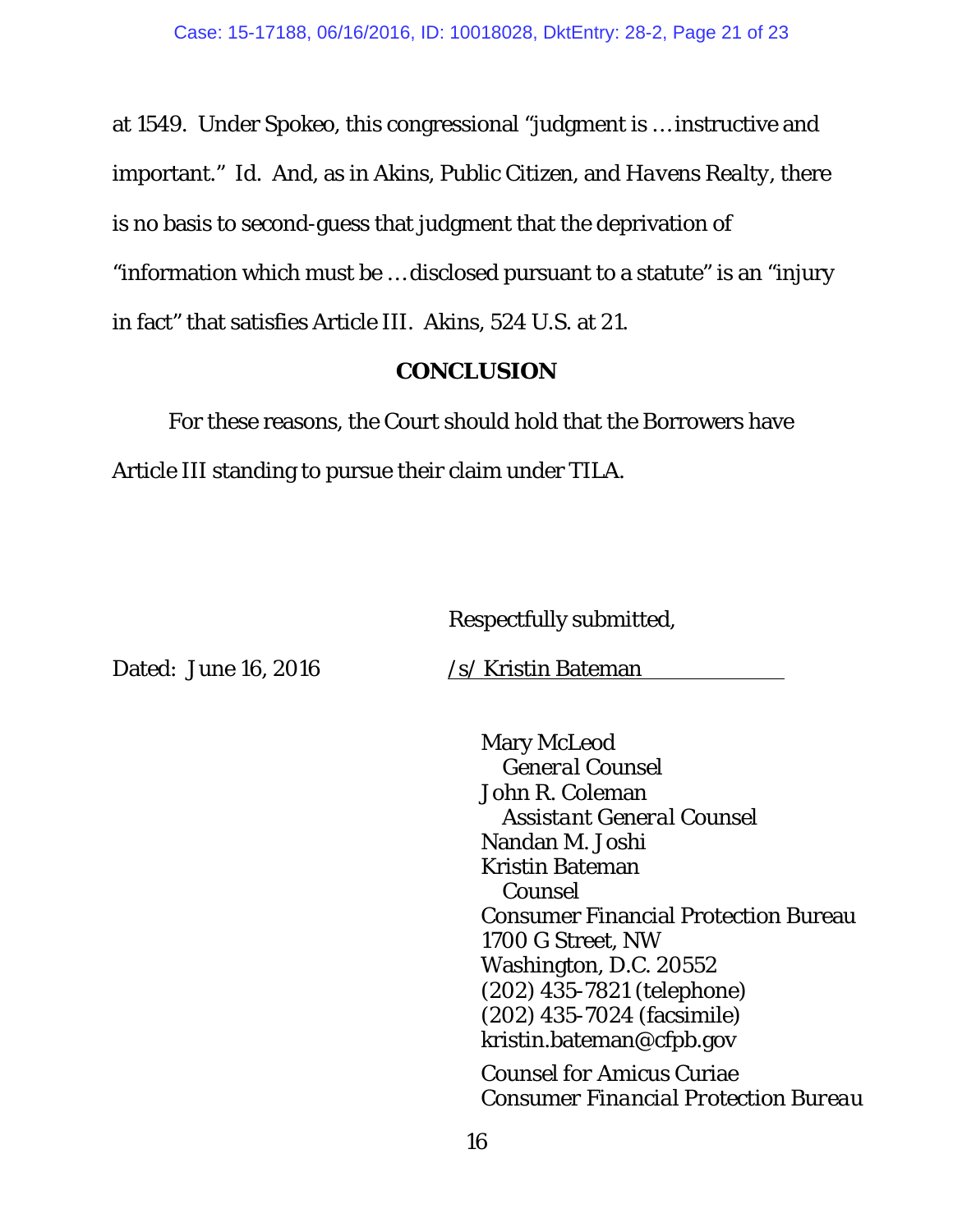#### **CERTIFICATE OF COMPLIANCE WITH RULE 32(a)(7)**

This brief complies with the type-volume limitation of Federal Rules of Appellate Procedure 29(d) and 32(a)(7)(B) in that it contains 3,400 words, excluding the parts of the brief exempted by Federal Rule of Appellate Procedure 32(a)(7)(B)(iii).

This brief complies with the typeface requirements of Federal Rule of Appellate Procedure 32(a)(5) and the type style requirements of Federal Rule of Appellate Procedure 32(a)(6) because it has been prepared in a proportionally spaced typeface using Microsoft Word 2010 in 14-point Georgia.

Dated: June 16, 2016 /s/ Kristin Bateman

Kristin Bateman Attorney for *Amicus Curiae* Consumer Financial Protection Bureau 1700 G Street, NW Washington, D.C. 20552 (202) 435-7821 (telephone) (202) 435-7024 (facsimile) kristin.bateman@cfpb.gov